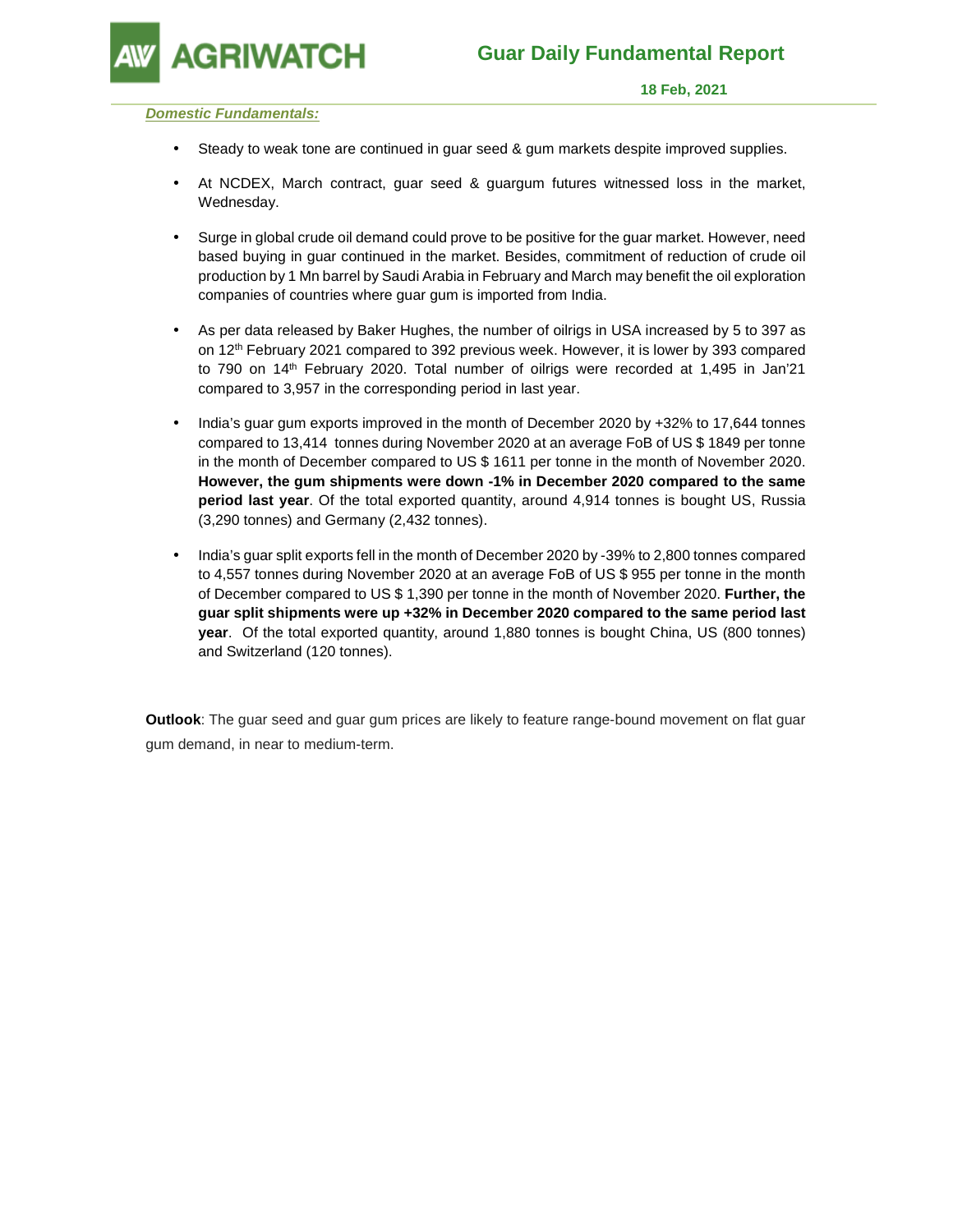# **AW AGRIWATCH**

## **Guar Daily Fundamental Report**

 **18 Feb, 2021** 

| <b>Guar Seed</b> |          |      |      |      |       |        |                |       |           |
|------------------|----------|------|------|------|-------|--------|----------------|-------|-----------|
| <b>Contract</b>  | $+/-$ \$ | Open | High | Low  | Close | Volume | Vol.<br>Change | Οl    | OI Change |
| Mar-21           | $-0.53$  | 3940 | 3964 | 3900 | 3917  | 9220   | $-2140$        | 55265 | 50665     |
| Apr-21           | $-0.73$  | 3989 | 4010 | 3934 | 3962  | 975    | 25             | 1345  | $-54930$  |

| <b>Guar Gum</b> |          |      |      |      |       |                       |         |       |         |
|-----------------|----------|------|------|------|-------|-----------------------|---------|-------|---------|
| <b>Contract</b> | $+/-$ \$ | Open | High | Low  | Close | Volume Vol.<br>Change |         | Οl    | Change  |
| <b>Mar-21</b>   | $-1.16$  | 6290 | 6320 | 6213 | 6235  | 5935                  | 3685    | 53565 | 52,440  |
| Apr-21          | $-1.30$  | 6378 | 6385 | 6295 | 6295  | 2065                  | $-4915$ | 4395  | -51,460 |

| <b>Guar Seed Stock Position &amp; EDD:</b> |                          |                              |                  |            |  |  |
|--------------------------------------------|--------------------------|------------------------------|------------------|------------|--|--|
|                                            | <b>Demat</b>             | <b>In-Process</b>            |                  | <b>EDD</b> |  |  |
| <b>Stocks</b>                              | 16-Feb-21                | 16-Feb-21                    | $16$ -Feb-<br>21 | 15-Feb-21  |  |  |
| <b>Bikaner</b>                             | 27353                    | 70                           | 27423            | 27312      |  |  |
| Deesa                                      | $\overline{\phantom{0}}$ | $\qquad \qquad \blacksquare$ |                  |            |  |  |
| Sri Ganganagar                             | 3179                     | 20                           | 3199             | 3127       |  |  |
| <b>Jodhpur</b>                             | 1223                     | $\overline{\phantom{0}}$     | 1223             | 1223       |  |  |
| <b>Nokha</b>                               | $\overline{\phantom{0}}$ | $\overline{\phantom{0}}$     |                  |            |  |  |

| <b>Guar Gum Stock Position &amp; EDD:</b> |                          |                          |                  |            |  |  |  |
|-------------------------------------------|--------------------------|--------------------------|------------------|------------|--|--|--|
|                                           | <b>Demat</b>             | <b>In-Process</b>        | Total            | <b>EDD</b> |  |  |  |
| <b>Stocks</b>                             | 16-Feb-21                | 16-Feb-21                | $16$ -Feb-<br>21 | 15-Feb-21  |  |  |  |
| Deesa                                     | $\overline{\phantom{0}}$ | $\overline{\phantom{a}}$ |                  |            |  |  |  |
| <b>Bikaner</b>                            | 2143                     | $\overline{\phantom{0}}$ | 2143             | 2143       |  |  |  |
| Jodhpur                                   | 9980                     | 417                      | 10397            | 9970       |  |  |  |
| <b>Nokha</b>                              | 3202                     | 170                      | 3372             | 3133       |  |  |  |
| Sri Ganganagar                            | 2361                     |                          | 2361             | 2362       |  |  |  |

| <b>Churi and Korma Prices:</b> |                | 17-Feb-21  |  |  |
|--------------------------------|----------------|------------|--|--|
| <b>Commodity</b>               | <b>Center</b>  | Rs./75 kg. |  |  |
| Churi                          | Jodhpur        | 2050       |  |  |
| Korma                          | Jodhpur        | 2963       |  |  |
| Churi                          | Sri Ganganagar | 1913       |  |  |
| Korma                          | Sri Ganganagar | 2850       |  |  |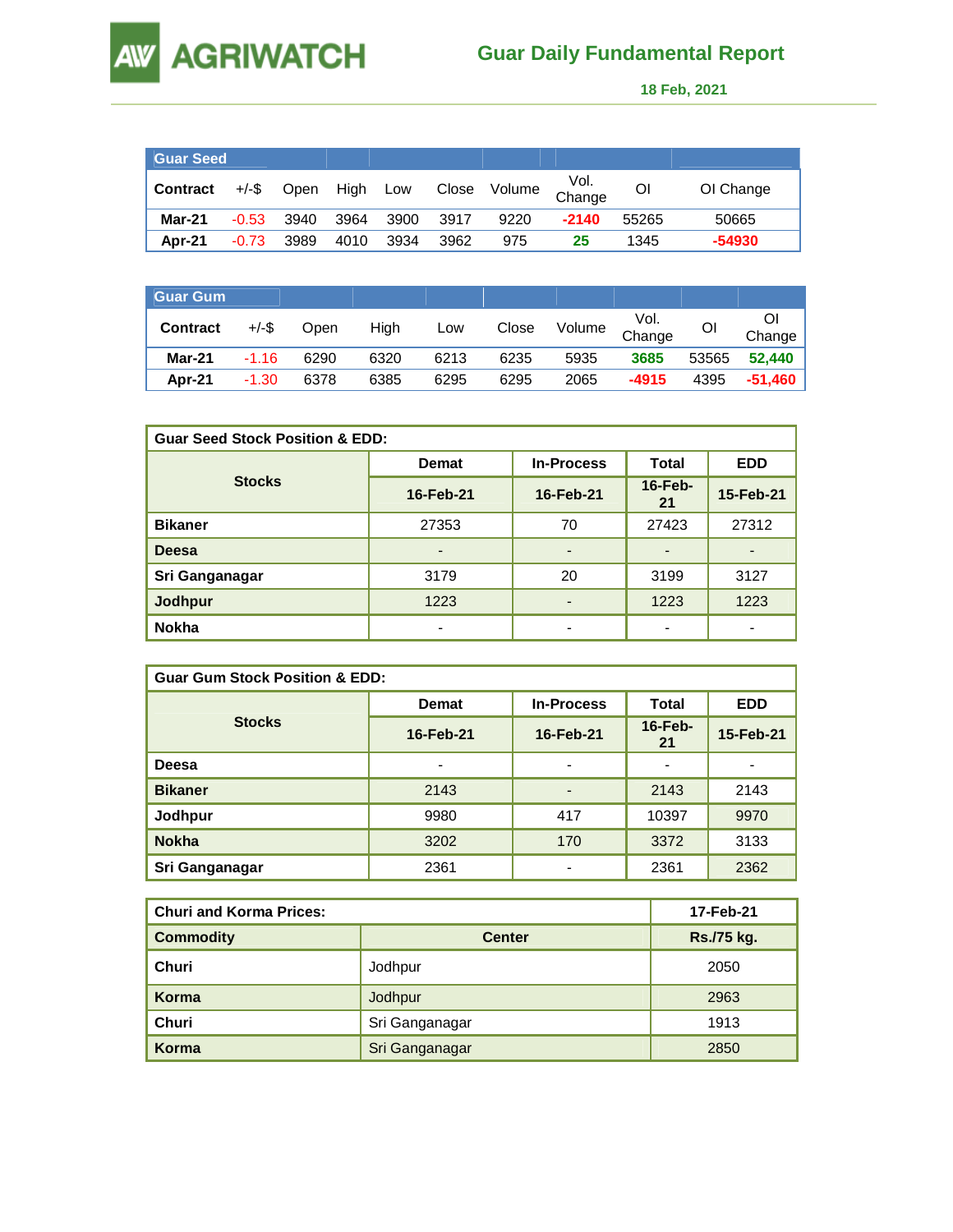

 **18 Feb, 2021** 

| <b>Guar Export Prices:</b>            |                   | 17-Feb-21     | 17-Feb-21 |
|---------------------------------------|-------------------|---------------|-----------|
|                                       | Value (Rs/Kg)     | Value (\$/MT) |           |
| <b>Guargum/Split (Mundra</b><br>Port) |                   | 63            | 866       |
|                                       | 200 Mesh 5000 CPS | 83            | 1141      |
| <b>Guargum Powder</b>                 | 200 Mesh 3500 CPS | 78            | 1072      |
|                                       | Meal $40%$        | 30            | 412       |
| <b>Guargum Meal</b>                   | Meal $50%$        | 40            | 550       |

| <b>Guar Seed Prices at Key Spot Markets:</b> |                 |                           |           |                 |               |  |  |
|----------------------------------------------|-----------------|---------------------------|-----------|-----------------|---------------|--|--|
| <b>Commodity</b>                             |                 | <b>Centre</b>             |           | Prices (Rs/Qtl) | <b>Change</b> |  |  |
| <b>Guar Seed</b>                             | <b>District</b> |                           | 17-Feb-21 | 16-Feb-21       |               |  |  |
|                                              |                 | Jodhpur (Loose)           | 3700      | 3700            | <b>Unch</b>   |  |  |
|                                              | Jodhpur         | Jodhpur(Delivery)         | 3885      | 3885            | <b>Unch</b>   |  |  |
|                                              |                 | Sri-Ganganagar(Loose)     | 3700      | 3700            | <b>Unch</b>   |  |  |
|                                              |                 | Sri-Ganganagar (Delivery) | 3850      | 3850            | <b>Unch</b>   |  |  |
|                                              | Sri-Ganganagar  | Rawla (Loose)             | <b>NR</b> | <b>NR</b>       |               |  |  |
|                                              |                 | Gharsana (Loose)          | 3660      | 3670            | $-10$         |  |  |
|                                              |                 | Raisinghnagar (Loose)     | 3650      | 3650            | <b>Unch</b>   |  |  |
|                                              | <b>Bikaner</b>  | Bikaner (Loose)           | 3720      | 3720            | <b>Unch</b>   |  |  |
| Rajasthan                                    |                 | Bikaner (Delivery)        | 3906      | 3906            | <b>Unch</b>   |  |  |
|                                              |                 | Nokha(Loose)              | 3810      | 3810            | <b>Unch</b>   |  |  |
|                                              |                 | Nokha (Delivery)          | 4001      | 4001            | <b>Unch</b>   |  |  |
|                                              |                 | Khajuwala (Loose)         | 3650      | 3725            | $-75$         |  |  |
|                                              |                 | Khajuwala (Delivery)      | 3833      | 3911            | $-79$         |  |  |
|                                              |                 | Lunkaransar (Loose)       | 3700      | 3700            | <b>Unch</b>   |  |  |
|                                              |                 | Hanumangarh (Loose)       | 3650      | 3650            | <b>Unch</b>   |  |  |
|                                              |                 | Hanumangarh (Delivery)    | 3833      | 3833            | <b>Unch</b>   |  |  |
|                                              | Hanumangarh     | Nohar (Loose)             | <b>NR</b> | <b>NR</b>       |               |  |  |
|                                              |                 | Pilibanga (Loose)         | <b>NA</b> | <b>NA</b>       |               |  |  |
|                                              | <b>Nagaur</b>   | Nagaur (Loose)            | 3650      | 3650            | <b>Unch</b>   |  |  |
|                                              | Churu           | Churu (Delivery)          | <b>NA</b> | <b>NA</b>       | ٠             |  |  |
|                                              | <b>Alwar</b>    | Alwar (Loose)             | <b>NR</b> | <b>NR</b>       |               |  |  |
|                                              | Hisar           | Adampur (Loose)           | 3680      | 3700            | $-20$         |  |  |
|                                              |                 | Adampur (Delivery)        | 3864      | 3885            | $-21$         |  |  |
| Haryana                                      | <b>Bhiwani</b>  | Bhiwani (Delivery)        | 3900      | 3900            | <b>Unch</b>   |  |  |
|                                              |                 | Siwani (Loose)            | 3850      | 3850            | Unch          |  |  |
|                                              | <b>Sirsa</b>    | Sirsa (Loose)             | 3650      | 3660            | -10           |  |  |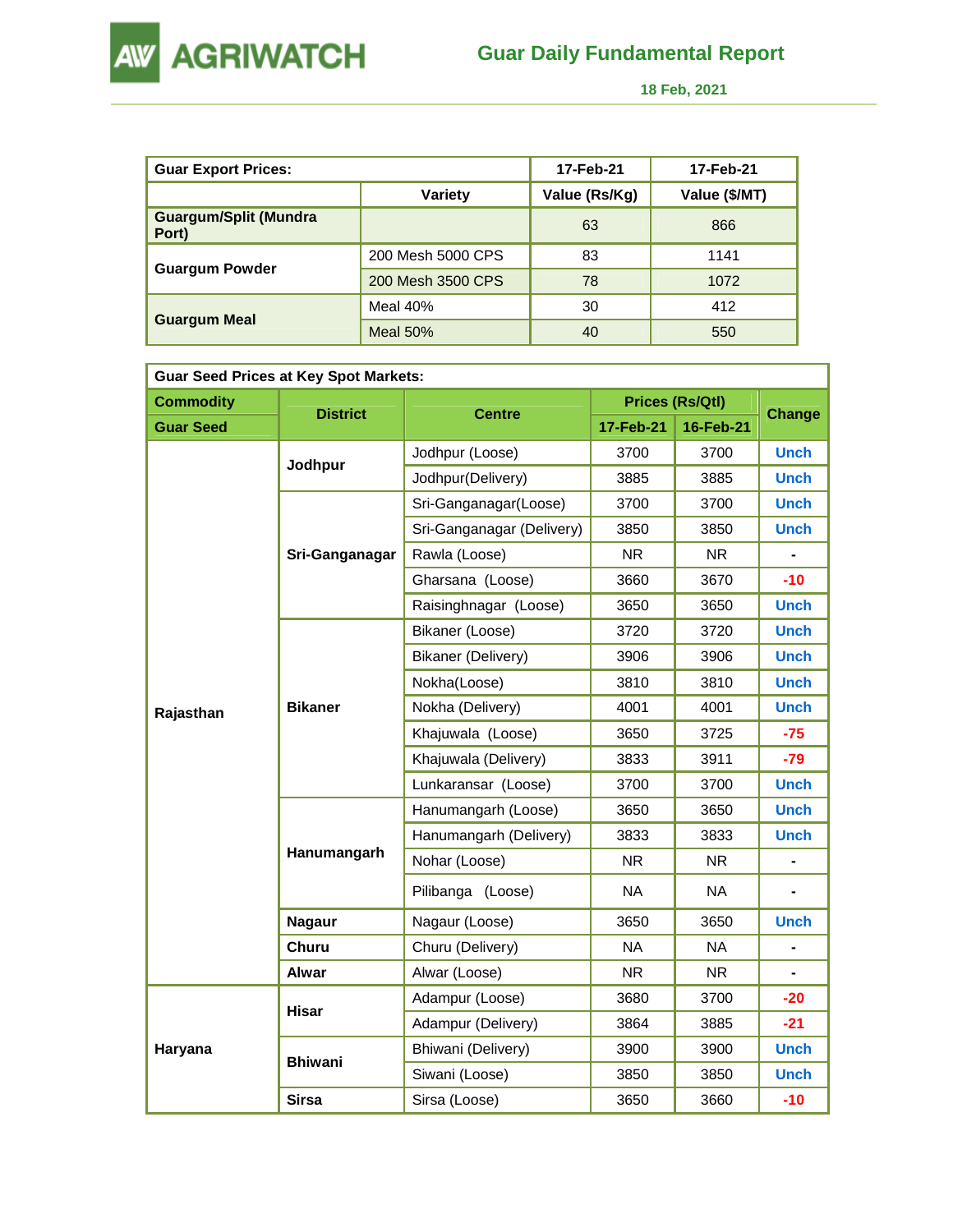## **Guar Daily Fundamental Report**



|                       |                    |                     |           | 18 Feb, 2021 |                |
|-----------------------|--------------------|---------------------|-----------|--------------|----------------|
|                       |                    | Dhabwali (Loose)    | 3625      | 3650         | $-25$          |
|                       |                    | Dhabwali (Delivery) | 3625      | 3650         | $-25$          |
|                       |                    | Ellanabad (Loose)   | <b>NR</b> | <b>NR</b>    | ۰              |
|                       | <b>Fatehabad</b>   | Fatehabad (Loose)   | 3550      | 3550         | <b>Unch</b>    |
|                       | <b>Banaskantha</b> | Deesa (Loose)       | <b>NA</b> | <b>NA</b>    | ۰              |
|                       | Patan              | Patan (Loose)       | <b>NA</b> | Closed       | $\blacksquare$ |
| Gujarat               | Rajkot             | Rajkot (Loose)      | 3625      | 3625         | <b>Unch</b>    |
|                       | Jamnagar           | Dhrol (Loose)       | <b>NA</b> | NA.          | ۰              |
| <b>Madhya Pradesh</b> | <b>Gwalior</b>     | Dabra (Loose)       | <b>NR</b> | <b>NR</b>    | ۰              |
| <b>Guar Gum</b>       |                    |                     |           |              |                |
|                       | Jodhpur            | Jodhpur             | 6250      | 6250         | <b>Unch</b>    |
| Rajasthan             | Alwar              | Alwar               | NR.       | NR.          |                |
|                       | Hanumangarh        | Nohar               | NR.       | NR.          | -              |
|                       | <b>Bhiwani</b>     | <b>Bhiwani</b>      | 6150      | 6150         | <b>Unch</b>    |
|                       |                    | <b>Sirsa</b>        | 6200      | 6200         | <b>Unch</b>    |
| Haryana               | <b>Sirsa</b>       | Dhabwali            | 6250      | 6250         | <b>Unch</b>    |
|                       |                    | Ellanabad           | <b>NR</b> | <b>NR</b>    | $\blacksquare$ |
|                       | <b>Fatehabad</b>   | Fatehabad           | 6200      | 6200         | <b>Unch</b>    |

| <b>Guar Seed Arrivals in Key Centers</b> |                 |                |                            |                |                |  |
|------------------------------------------|-----------------|----------------|----------------------------|----------------|----------------|--|
| <b>Commodity</b>                         | <b>District</b> | <b>Centre</b>  | <b>Arrivals (Quintals)</b> |                |                |  |
| <b>Guar Seed</b>                         |                 |                | 17-Feb-21                  | 16-Feb-21      | <b>Change</b>  |  |
|                                          | Jodhpur         | Jodhpur        | <b>NA</b>                  | <b>NA</b>      |                |  |
|                                          |                 | Sri-Ganganagar | 700                        | 700            | <b>Unch</b>    |  |
|                                          |                 | Rawla          | <b>NR</b>                  | N <sub>R</sub> |                |  |
|                                          | Sri-Ganganagar  | Gharsana       | 100                        | 150            | $-50$          |  |
|                                          |                 | Raisinghnagar  | 400                        | 500            | $-100$         |  |
|                                          | <b>Bikaner</b>  | <b>Bikaner</b> | 250                        | 300            | $-50$          |  |
|                                          |                 | Nokha          | 700                        | 800            | $-100$         |  |
| Rajasthan                                |                 | Khajuwala      | 400                        | 300            | 100            |  |
|                                          |                 | Lunkaransar    | 100                        | 100            | <b>Unch</b>    |  |
|                                          | Hanumangarh     | Hanumangarh    | 60                         | 100            | $-40$          |  |
|                                          |                 | Nohar          | NR.                        | NR.            | $\blacksquare$ |  |
|                                          |                 | Pilibanga      | <b>NA</b>                  | <b>NA</b>      | -              |  |
|                                          | <b>Nagaur</b>   | Nagaur         | 200                        | 150            | 50             |  |
|                                          | Churu           | Churu          | <b>NA</b>                  | <b>NA</b>      | ۰              |  |
|                                          | Alwar           | Alwar          | <b>NR</b>                  | <b>NR</b>      |                |  |
|                                          | <b>Hisar</b>    | Adampur        | 600                        | 500            | 100            |  |
| Haryana                                  | <b>Bhiwani</b>  | Bhiwani        | 1000                       | 1000           | <b>Unch</b>    |  |